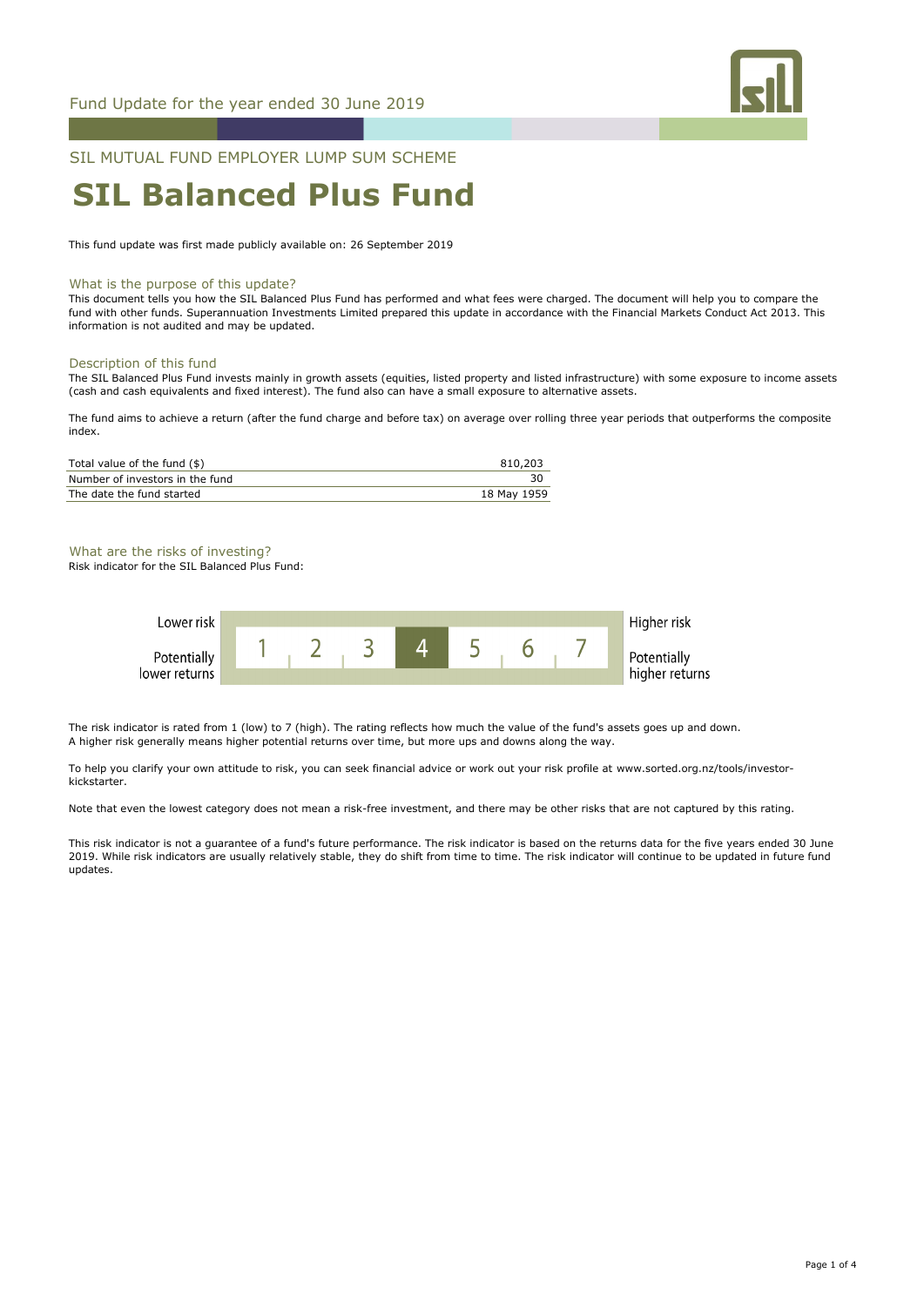| How has the fund performed?                   |                                 |           |  |  |
|-----------------------------------------------|---------------------------------|-----------|--|--|
|                                               | Average over past<br>five years | Past year |  |  |
| <b>Annual return</b>                          |                                 |           |  |  |
| (after deductions for charges and tax)        | 7.60%                           | 5.99%     |  |  |
| <b>Annual return</b>                          |                                 |           |  |  |
| (after deductions for charges but before tax) | 8.61%                           | 7.36%     |  |  |
| Market index annual return                    |                                 |           |  |  |
| (reflects no deduction for charges and tax)   | $9.33\%$                        | 8.76%     |  |  |

The market index annual return is calculated using the target investment mix and the indices of each asset class.

Additional information about the market index is available in the statement of investment policy and objectives on the scheme register at www.disclose-register.companiesoffice.govt.nz.



## **Annual return graph**

This shows the return after fund charges and tax for each of the last 10 years ending 31 March. The last bar shows the average annual return for the last 10 years, up to 30 June 2019.

**Important:** This does not tell you how the fund will perform in the future.

Returns in this update are after tax at the highest prescribed investor rate (PIR) of tax for an individual New Zealand resident. Your tax may be lower.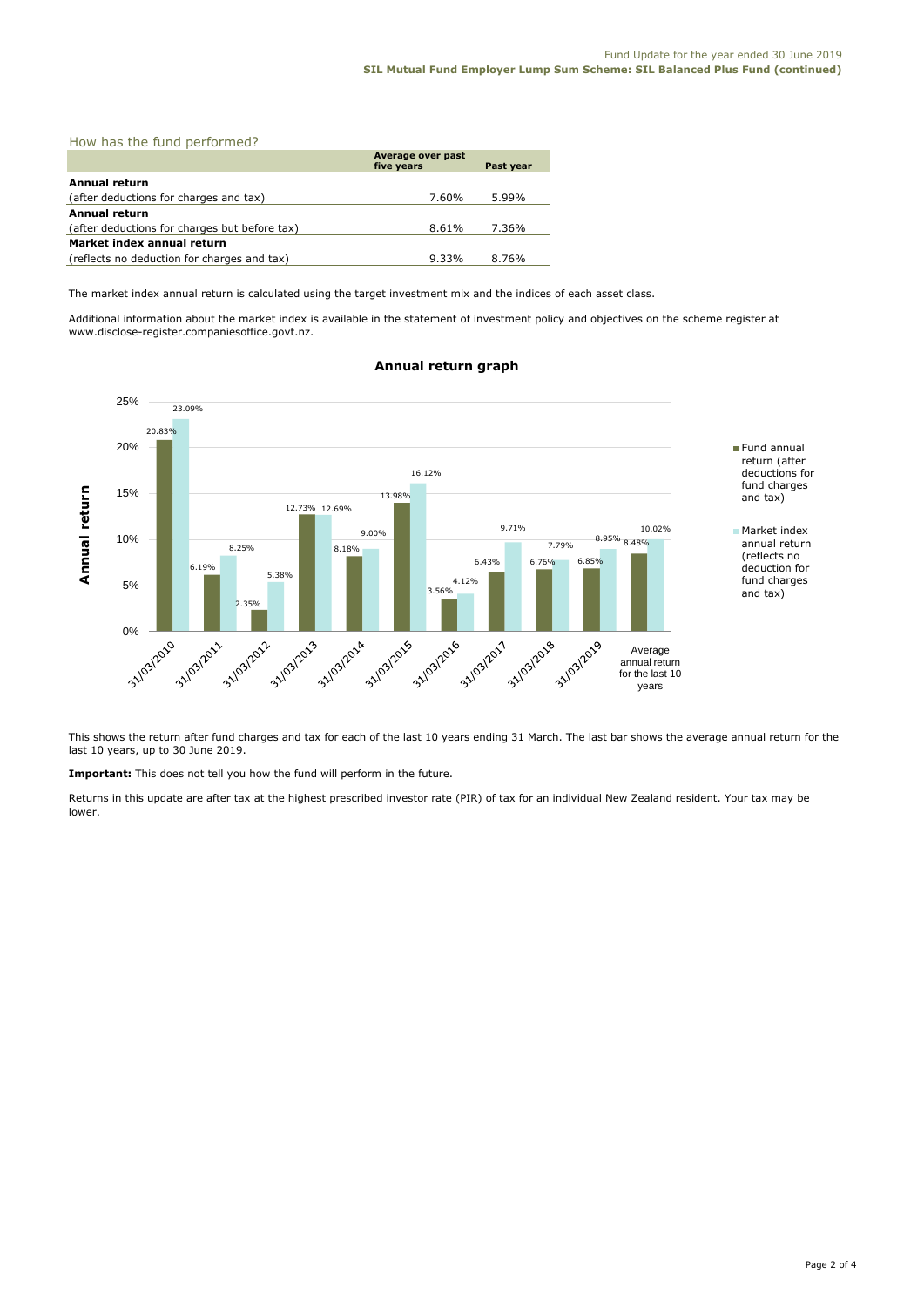## What fees are investors charged?

Investors in the SIL Balanced Plus Fund are charged fund charges. In the year to 30 June 2019 these were:

|                                             | % of net asset value          |
|---------------------------------------------|-------------------------------|
| Total fund charges <sup>1</sup>             | $0.85\%$                      |
| Which are made up of:                       |                               |
| Total management and administration charges | $0.85\%$                      |
| Including:                                  |                               |
| Manager's basic fee                         | $0.74\%$                      |
| Other management and administration charges | 0.11%                         |
| Total performance based fees                | 0.00%                         |
|                                             | Dollar amount per<br>investor |
| <b>Other charges</b>                        |                               |
| Other charges                               | \$0                           |

Investors are not currently charged individual action fees for specific actions or decisions (for example, for withdrawing from or switching funds).

Small differences in fees and charges can have a big impact on your investment over the long term.

## Example of how this applies to an investor

Sarah had \$10,000 in the fund at the start of the year and did not make any further contributions. At the end of the year, Sarah received a return after fund charges were deducted of \$599 (that is 5.99% of her initial \$10,000). Sarah also paid \$0 in other charges. This gives Sarah a total return after tax of \$599 for the year.

## What does the fund invest in?

**Actual investment mix<sup>2</sup> <b>Target investment mix**<sup>2</sup> **Target investment mix**<sup>2</sup> **This shows the types of assets that the fund invests in.** This shows the mix of assets

This shows the mix of assets that the fund generally intends to invest in.